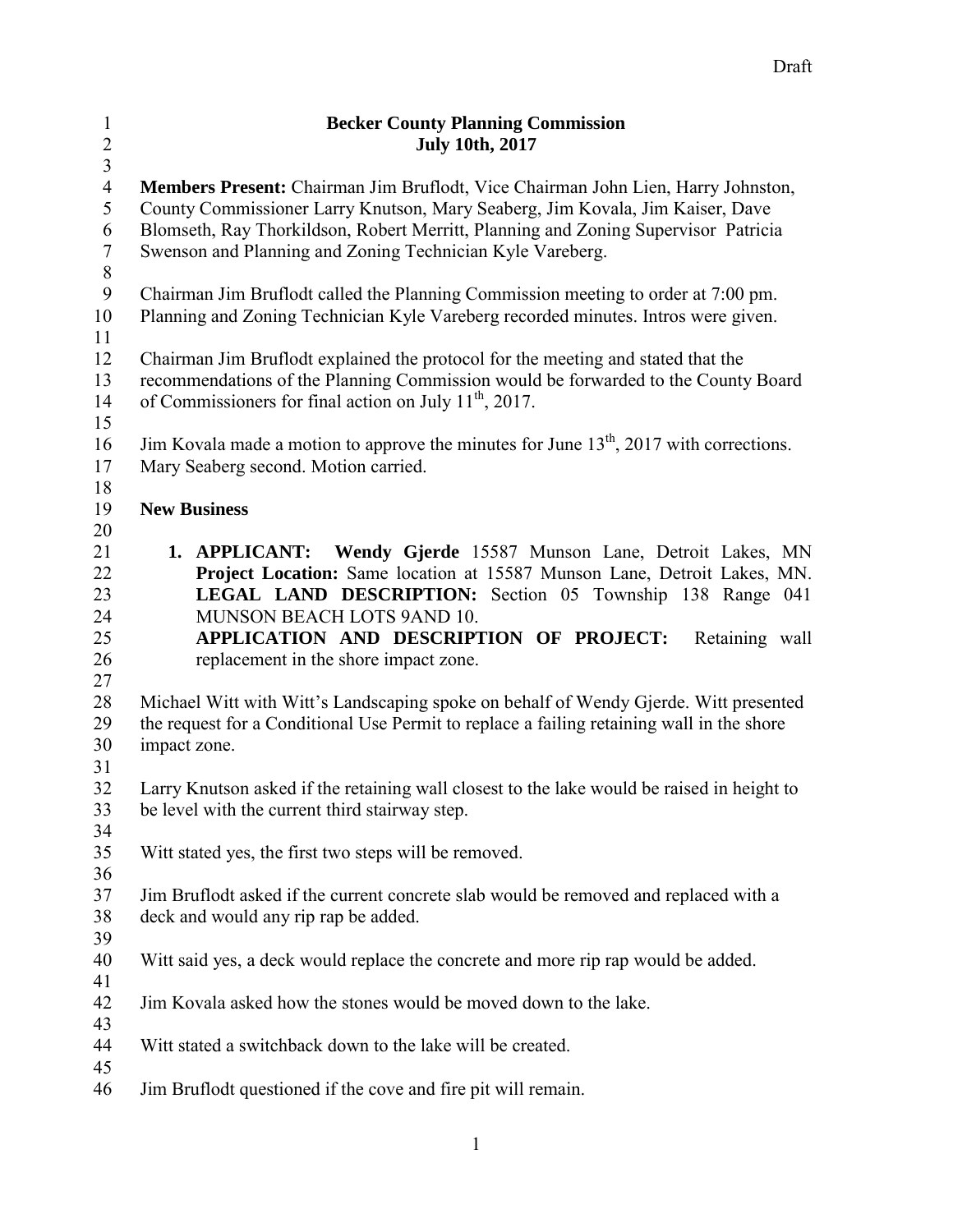| 47<br>48 | Witt stated yes.                                                                         |
|----------|------------------------------------------------------------------------------------------|
| 49       | No one spoke for or against the application. There was no written correspondence either  |
| 50<br>51 | for or against the proposal. At this time, testimony was closed.                         |
| 52<br>53 | Larry Knutson stated it is a reasonable request to fix the issue.                        |
| 54<br>55 | John Lien also agreed with the request.                                                  |
| 56<br>57 | There was no further discussion by the Commission                                        |
| 58       | <b>MOTION:</b> Dave Blomseth made a motion to approve the request for a Conditional      |
| 59       | Use permit for a retaining wall replacement in the shore impact zone due to the fact     |
| 60       | it meets Chapter eight, section eleven of the Becker County Zoning Ordinance.            |
| 61       |                                                                                          |
| 62       | Jim Kaiser second. All in favor. Motion carried.                                         |
| 63       |                                                                                          |
| 64       | 2. APPLICANT: Townsquare Live Events Minnesota, LLC/Soo Pass Ranch,                      |
| 65       | Inc. 25526 Co. Hwy. 22, Detroit Lakes, MN. Project Location: Same location at            |
| 66       | 25526 Co. Hwy. 22, Detroit Lakes, MN. LEGAL LAND DESCRIPTION:                            |
| 67       | Section 16 Township 138 Range 041 LOT 2 SW OF RWY LESS N 32 RDS W                        |
| 68       | OF HWY; & 3.78 AC & LOTS 1 & 3 EX R/W, 1 AC W OF HWY & NE 10 AC                          |
| 69       | OF LOT 1; NE1/4 OF NW1/4. APPLICATION AND DESCRIPTION OF                                 |
| 70       | <b>PROJECT:</b> Zone change from Agricultural to Commercial.                             |
| 71       |                                                                                          |
| 72       | Patricia Swenson introduced the application for a change of zone from Agricultural to    |
| 73       | Commercial.                                                                              |
| 74       |                                                                                          |
| 75       | No representative of Townsquare Live Events Minnesota, LLC/Soo Pass Ranch, Inc was       |
| 76       | present at this time.                                                                    |
| 77       |                                                                                          |
| 78       | No one spoke for or against the application. There was no written correspondence either  |
| 79       | for or against the proposal. At this time, testimony was closed.                         |
| 80       |                                                                                          |
| 81       | Jim Bruflodt expressed concern about a one hundred and fifty foot strip of land adjacent |
| 82       | to US Hwy 59 that will be used for a sign. Bruflodt also said it is a complete change of |
| 83       | zone for the whole property.                                                             |
| 84       |                                                                                          |
| 85       | Larry Knuston explained it was previously spot zoned.                                    |
| 86       |                                                                                          |
| 87       | Jim Bruflodt question if the property was bordered by any Commercial property.           |
| 88       |                                                                                          |
| 89       | The board confirmed it is not.                                                           |
| 90       |                                                                                          |
| 91       | Jim Kaiser highlighted the request is for an advertisement sign.                         |
| 92       |                                                                                          |